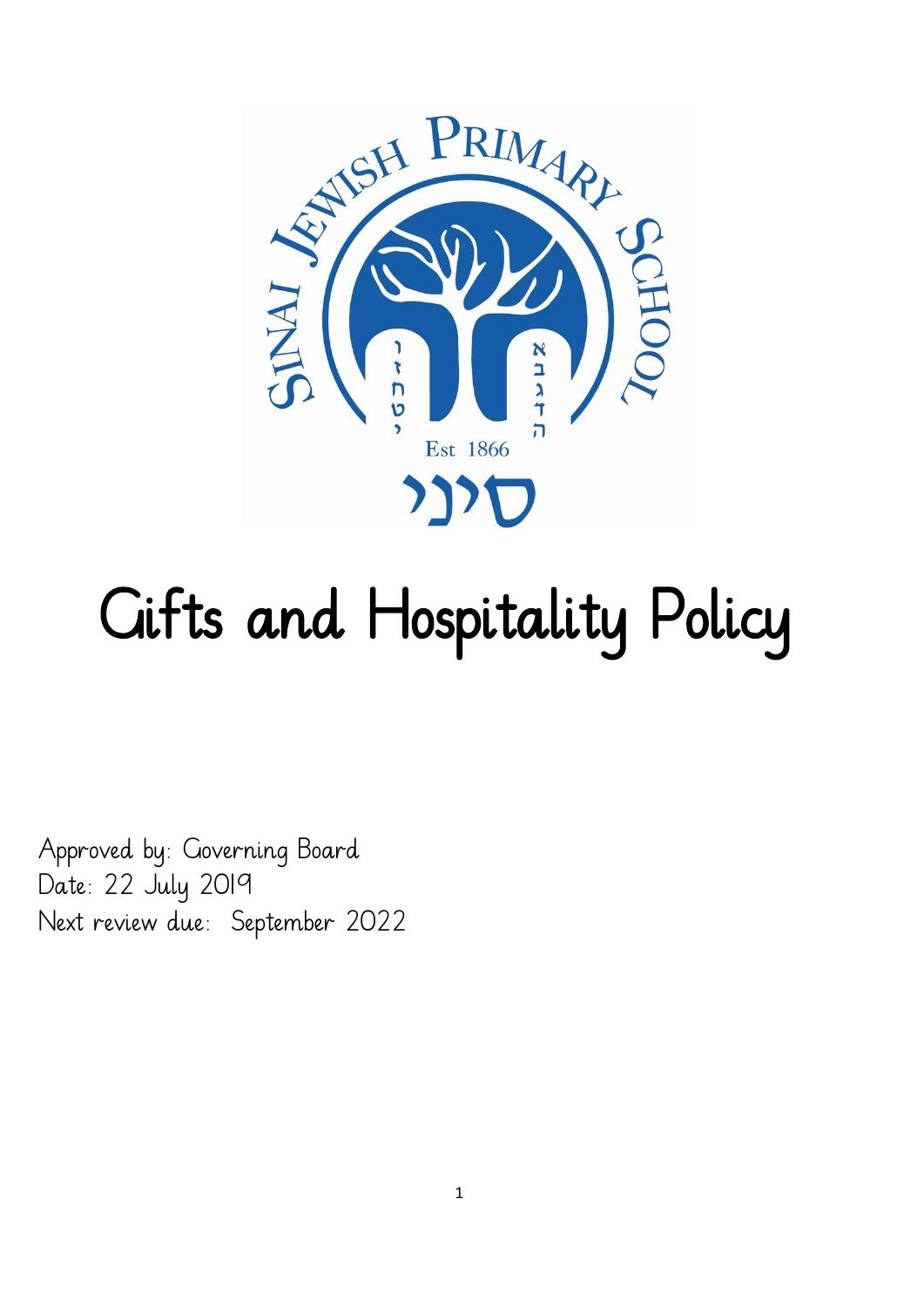## Why do we have guidance on gifts and hospitality?

Your conduct as a member of staff or a governor should never lead anyone to question your interests, or lead anyone to think that you have been influenced by gifts and hospitality. This is important because your own personal reputation and that of the School could be seriously affected if you inappropriately accept a gift or hospitality. It is also a criminal offence to demand or accept a gift or reward in return for allowing you to be influenced as a part of the school. This is why the school has guidance which applies to all staff and governors on gifts and hospitality.

## What is a gift?

A gift is any item or service that you receive free of charge. It also includes any goods or services which you personally are offered at a discounted rate or on terms not available to the general public.

## What is hospitality?

Hospitality is the offer of food, drink, accommodation or entertainment or the opportunity to attend any cultural or sporting event on terms not available to the general public.

## What things should I think about before I decide what to do?

You should treat with caution any offer of gift or hospitality made to you personally. In particular, think about whether there is a benefit to the school in you accepting, the scale, amount, frequency and source of the offer, the timing of the offer in relation to forthcoming decisions and whether accepting could be misinterpreted as a sign of your, or the school's, support or favour.

## What gifts or hospitality can be accepted without any approval?

School staff may accept gifts and hospitality, which have a value of up to £50 per family, without the approval of the Headteacher. Group gifts or class collections may be in excess of £50 and can be accepted, so long as it does not contain a singular gift of over £50 from an individual family. Gifts and hospitality of this nature do not need to be recorded in the school's Gifts and Hospitality Register. You must have the prior written approval of the Headteacher if you decide to accept something which has more than this value.

Governors may not accept gifts or hospitality of any kind without written approval of the Chair of Governors, or in the case of the Chair of Governors the Governing Body, which is unlikely to be given in most cases.

## What gifts or hospitality need approval from the Head teacher or Chair of Governors?

Any gift or hospitality which is more than just a token, defined as a having a value of more than £50 per family, should be notified to the Finance & Resources Committee and is subject to approval by the Headteacher. Any gift or hospitality which is greater than £150 per family must be referred to the Chair of Governors for approval in the event that the Headteacher approves it. If you or your Headteacher have any concerns or doubts about the public perception that might be attached to accepting any gift or hospitality, then you must refer it to the Chair of Governors.

#### What gifts or hospitality should never be accepted?

You must never accept;

- ➢ Cash gifts (vouchers are acceptable)
- $\triangleright$  gifts or hospitality offered to your husband, wife, partner, family member or friend
- $\triangleright$  gifts or hospitality from a potential supplier or tenderer in the immediate period before tenders are invited or during the tender process.
- ➢ Lavish or extravagant gifts or hospitality, even if they relate to activities in your own time.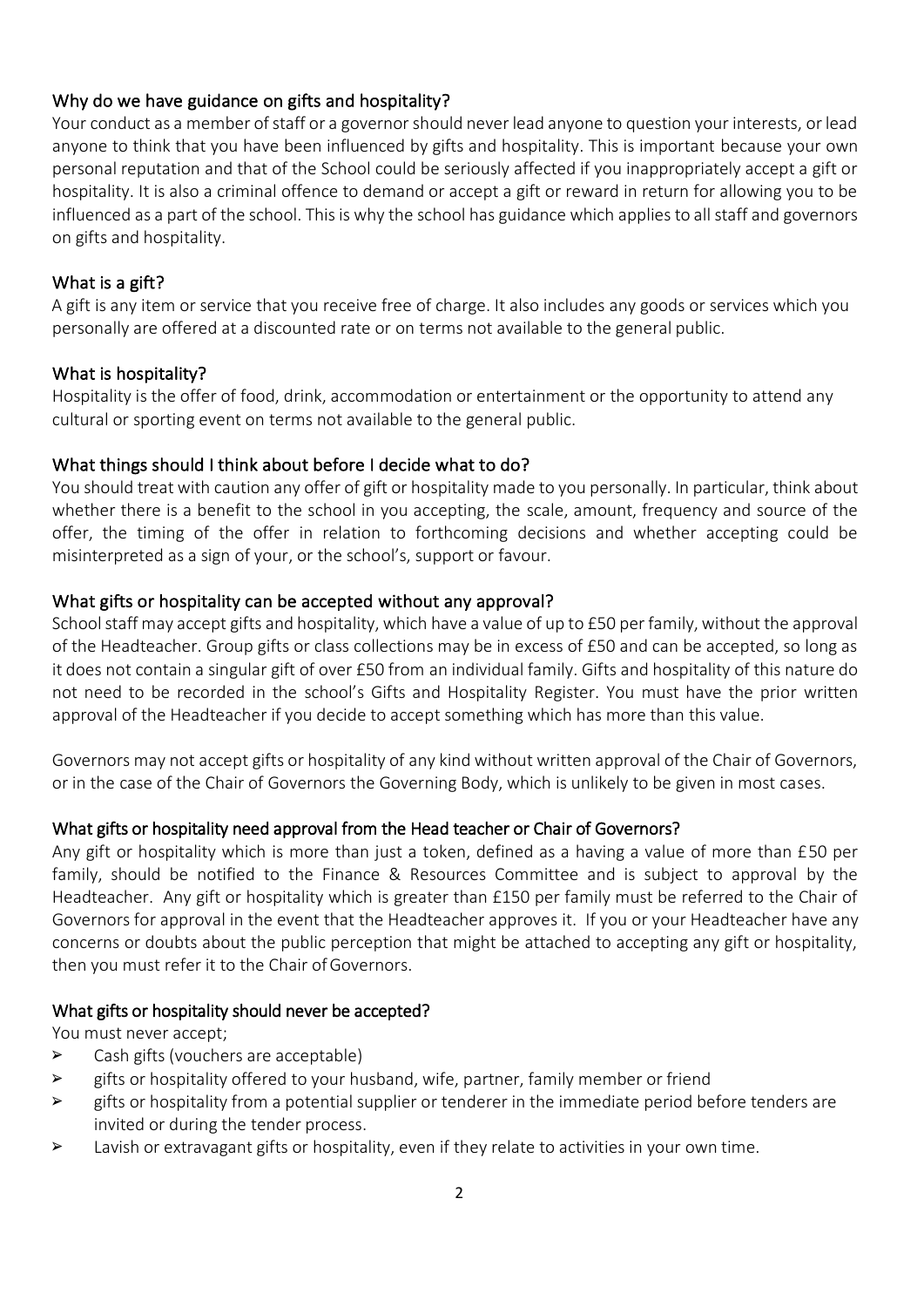## What should I do if I get offered a gift or hospitality?

You must make sure that all offers you receive which have a value of more than £50 per family, or in a group gift more than £50 per family, are recorded in the school's Gifts and Hospitality Register, which is kept in the school office.

## Do I need to record offers that I decline?

Yes – *all* offers of gifts or hospitality, which have a value of more than £50, must be recorded in the school's register, even if you don't accept.

## What should I do if I am in doubt?

If in doubt, always speak to the Headteacher. It is your responsibility to follow the school's guidance on gifts and hospitality and to justify why you chose to accept a gift or hospitality offered to you.

## What would happen to me if I didn't follow the guidance?

The school will take disciplinary action against you if you failed to follow the guidance. It is also a criminal offence to demand or accept a gift or reward in return for allowing you to be influenced as a part of the school. This means you could be prosecuted by the Police.

| Signed music meritian covernors) Date Manuscription (Chair of Governors) |  |
|--------------------------------------------------------------------------|--|
|                                                                          |  |
|                                                                          |  |
| Signed music members (Headteacher)                                       |  |
|                                                                          |  |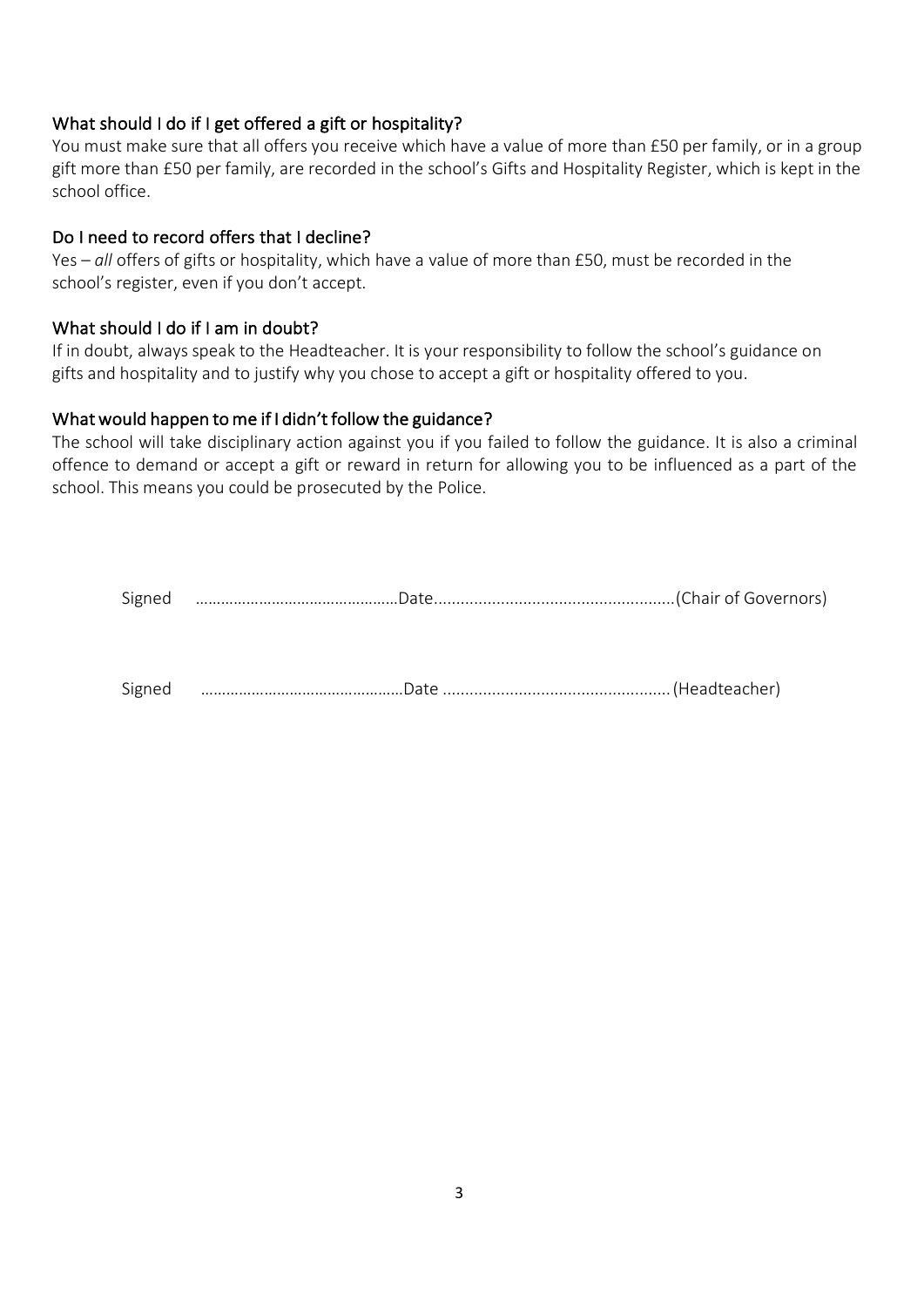| <b>DO</b>             |                                                                                                                                                                    | DON'T                                                                                                                                                                             |
|-----------------------|--------------------------------------------------------------------------------------------------------------------------------------------------------------------|-----------------------------------------------------------------------------------------------------------------------------------------------------------------------------------|
| $\blacktriangleright$ | Read and follow the guidance on gifts<br>and hospitality                                                                                                           | Accept any gifts or hospitality which have a<br>➤<br>value of more than £50 per family without<br>the approval of the Headteacher, or the<br>Chair of Governors as necessary      |
| $\blacktriangleright$ | Seek advice from the Headteacher or<br>Chair of Governors if you are in doubt                                                                                      | Accept gifts or hospitality in the immediate<br>➤<br>period before tenders are invited or during<br>the tender process.                                                           |
| $\blacktriangleright$ | Record all offers of gifts and hospitality<br>which have a value of more than £50 in<br>the School's register, whether accepted<br>or not                          | Accept cash or monetary gifts                                                                                                                                                     |
| $\blacktriangleright$ | Treat with caution any gifts or hospitality<br>offered to you and think very carefully<br>before accepting anything                                                | Accept a gift or hospitality as an inducement<br>➤<br>or reward                                                                                                                   |
| $\blacktriangleright$ | Take into account what the public's<br>perception would be in deciding whether<br>or not to accept a gift or hospitality                                           | Accept gifts or hospitality unconnected to<br>➤<br>your work, even if the hospitality is taken in<br>your own time                                                                |
| $\blacktriangleright$ | Consider whether the offer is<br>proportionate in deciding whether or not<br>to accept hospitality from an outside<br>body                                         | Accept a gift or hospitality which you or a<br>➤<br>member of the public would think is lavish,<br>extravagant or excessive, even if the hospitality<br>is taken in your own time |
| $\blacktriangleright$ | Err on the side of caution when deciding<br>whether to accept a gift or hospitality. If<br>the thought of the acceptance makes<br>you uncomfortable, do not accept | > Accept gifts or hospitality offered to your<br>husband, wife, partner, family member or<br>friend                                                                               |
| ⋗                     | Consider paying for yourself if offered<br>any hospitality by a supplier or third<br>party                                                                         |                                                                                                                                                                                   |